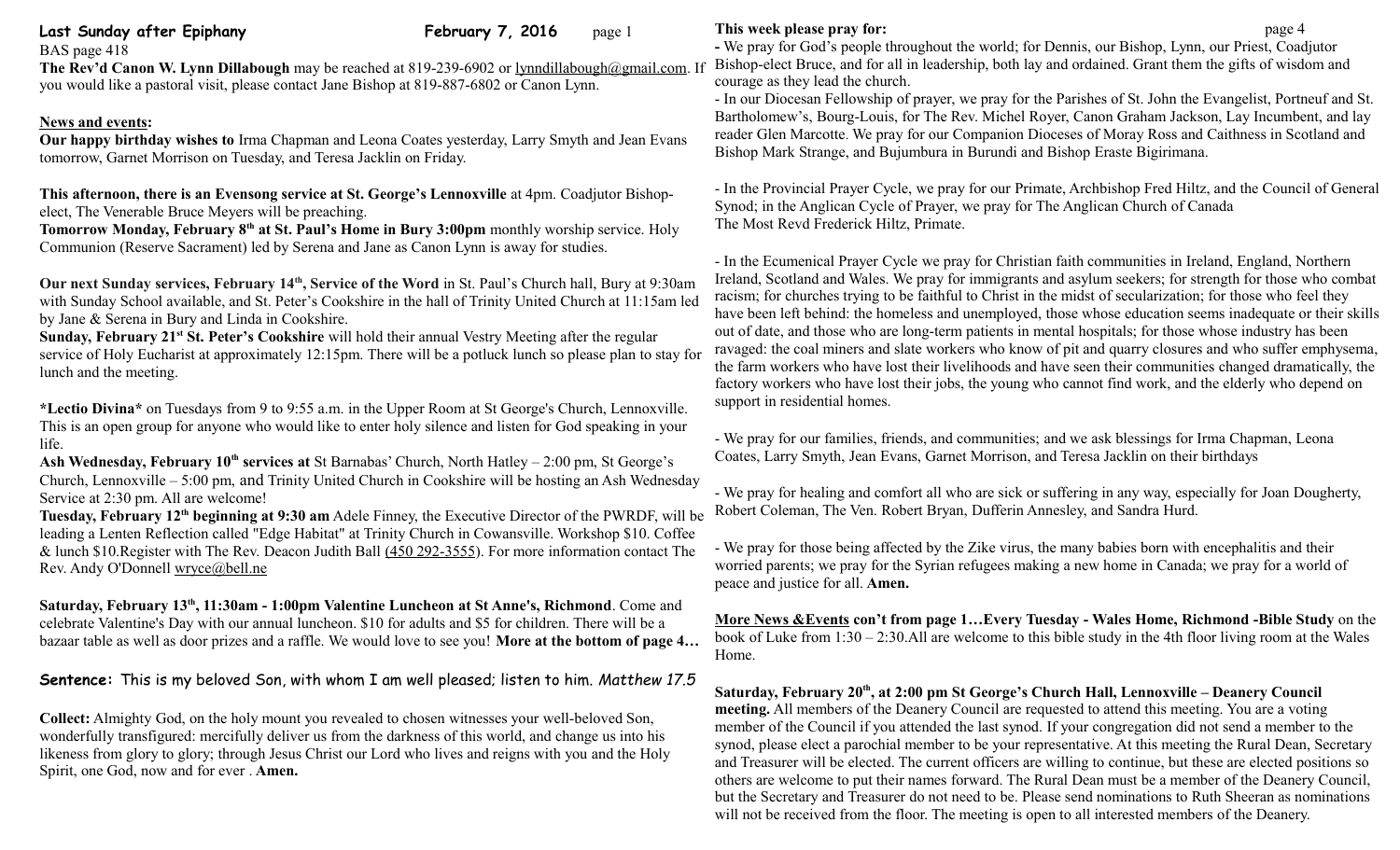Readings for **First Sunday in Lent February 14, 2016** (Year C)

**A Reading from the Book of Deuteronomy…**When you have come into the land that the Lord your God is giving you as an inheritance to possess, and you possess it, and settle in it,<sup>2</sup>you shall take some of the first of all the fruit of the ground, which you harvest from the land that the Lord your God is giving you, and you shall put it in a basket and go to the place that the Lord your God will choose as a dwelling for his name.<sup>3</sup>You shall go to the priest who is in office at that time, and say to him, "Today I declare to the Lord your God that I have come into the land that the Lord swore to our ancestors to give us."<sup>4</sup>When the priest takes the basket from your hand and sets it down before the altar of the Lord your God,<sup>5</sup>you shall make this response before the Lord your God: "A wandering Aramean was my ancestor; he went down into Egypt and lived there as an alien, few in number, and there he became a great nation, mighty and populous. <sup>6</sup>When the Egyptians treated us harshly and afflicted us, by imposing hard labour on us,<sup>7</sup>we cried to the Lord, the God of our ancestors; the Lord heard our voice and saw our affliction, our toil, and our oppression.<sup>8</sup>The Lord brought us out of Egypt with a mighty hand and an outstretched arm, with a terrifying display of power, and with signs and wonders; and he brought us into this place and gave us this land, a land flowing with milk and honey.<sup>10</sup>So now I bring the first of the fruit of the ground that you, O Lord, have given me." You shall set it down before the Lord your God and bow down before the Lord your God.<sup>11</sup>Then you, together with the Levites and the aliens who reside among you, shall celebrate with all the bounty that the Lord your God has given to you and to your house. *Deuteronomy 26:1-11*

## **Psalm 91:1-2, 9-16 BAS page 828**

**A Reading from the Letter of Paul to the Romans…**"The word is near you, on your lips and in your heart" (that is, the word of faith that we proclaim); <sup>9</sup>because if you confess with your lips that Jesus is Lord and believe in your heart that God raised him from the dead, you will be saved.<sup>10</sup>For one believes with the heart and so is justified, and one confesses with the mouth and so is saved.<sup>11</sup>The scripture says, "No one who believes in him will be put to shame." <sup>12</sup>For there is no distinction between Jew and Greek; the same Lord is Lord of all and is generous to all who call on him.<sup>13</sup>For, "Everyone who calls on the name of the Lord shall be saved." *Romans 10:8b-13* 

**The Holy Gospel of our Lord Jesus Christ according to Luke…**Jesus, full of the Holy Spirit, returned from the Jordan and was led by the Spirit in the wilderness, <sup>2</sup>where for forty days he was tempted by the devil. He ate nothing at all during those days, and when they were over, he was famished.<sup>3</sup>The devil said to him, "If you are the Son of God, command this stone to become a loaf of bread."<sup>4</sup> Jesus answered him, "It is written, 'One does not live by bread alone.'"<sup>5</sup>Then the devil led him up and showed him in an instant all the kingdoms of the world.<sup>6</sup>And the devil said to him, "To you I will give their glory and all this authority; for it has been given over to me, and I give it to anyone I please. If you, then, will worship me, it will all be yours."<sup>8</sup> Jesus answered him, "It is written, 'Worship the Lord your God, and serve only him.'"<sup>9</sup>Then the devil took him to Jerusalem, and placed him on the pinnacle of the temple, saying to him, "If you are the Son of God, throw yourself down from here,<sup>10</sup>for it is written, 'He will command his angels concerning you, to protect you,'<sup>11</sup>and 'On their hands they will bear you up, so that you will not dash your foot against a stone.'"<sup>12</sup>Jesus answered him, "It is said, 'Do not put the Lord your God to the test.'"<sup>13</sup>When the devil had finished every test, he departed from him until an opportune time. Luke 4:1-13

**A Short Reflection (Luke 4: 1-13):** Temptation. Let me go out on a limb here and say that most of us aren't tempted to do truly diabolical things, because most of us aren't diabolical people.I've never been tempted to kill anyone, or steal a car, or hurt someone just for the fun of hurting them.But, temptation…ah, don't fool yourself. We're all tempted and usually we're tempted to do things that start out not sounding too bad.Good people, who have good intentions, and yet tempted to do the wrong thing…or maybeto do the right thing?Like Eve, tempted to eat from the Tree of the Knowledge of Good and Evil…so that she could discern what was right and wrong."Knowledge" isn't a bad thing, is it? Don't we try and teach our children the difference between right and wrong?But is it what God wanted for Adam and Eve? Then? In that way? After his baptism, Jesus goes into the wilderness and fasts for forty days. Then he is temped by Satan. He's tempted to seek after his own glory and power—diabolical stuff.But, that's not where Satan starts.He first tempts Jesus to eat some bread, which Jesus can make out of a stone.I mean, why not? Is there anything particularly wrong with that? After fasting for forty days, he can't eat a little bread?He can change waterinto-wine, but stones-into-rocks is out of bounds?But, the real question is—is that what God had in mind for Jesus *on that day*? Was that God's plan for Jesus right then? Was that how God wanted Jesus to be fed? Obviously not.You see, temptation isn't just about the desire to stick your hand in the cookie jar. It's about being led towards disobedience. It's a lack of discernment—or the willing deviation from the discerned will of God.The Christian life is meant to be a life of seeking after God. Listening for God. Listening **to** God. Following God.And, when following God's will, sometimes we'll pass up things that are just fine. But, things which God didn't have for us to do *this* day, or in *this* particular way.Spiritual maturity looks not just for the things that are passable, or explainable. Not just for the things that will get you into trouble.piritual maturity looks for the way that God has set before us, and then we summon the courage to go there—and to ask for God's help along the way. - Rick Morley

## **Chuckles: Johnny, a very bright 5 year old, told his daddy he'd like to have a baby brother** and along with his request, offered to do whatever he could to help. His dad, a very bright 35 year old, paused for a moment and then replied, "I'll tell you what, Johnny, if you pray every day for two months for a baby brother, I guarantee that God will give you one!"

Johnny responded eagerly to his dad's challenge and went to his bedroom early that night to start praying for a baby brother. He prayed every night for a whole month, but after that time, he began to get skeptical. He checked around the neighbourhood and found out that what he thought was going to happen, had never occurred in the history of the neighbourhood. You just don't pray for two months and then, whammo- a new baby brother. So, Johnny quit praying. After another month, Johnny's mother went to the hospital. When she came back home, Johnny's parents called him into the bedroom. He cautiously walked into the room, not expecting to find anything, and there was a little bundle lying right next to his mother. His dad pulled back the blanket and there was -- not one baby brother, but two!! His mother had twins! Johnny's dad looked down at him and said, "Now aren't you glad you prayed?"

Johnny hesitated a little and then looked up at his dad and said, "Yes, but aren't you glad I quit when I did?"

**A little boy was kneeling beside his bed** with his mother and grandmother softly saying his prayers, "Dear God, please bless Mummy and Daddy and all the family and please give me a good night's sleep." Suddenly he looked up and shouted, "And don't forget to give me a bicycle for my birthday!!" "There is no need to shout like that," said his mother. "God isn't deaf." "No," said the little boy, "but Grandma is."